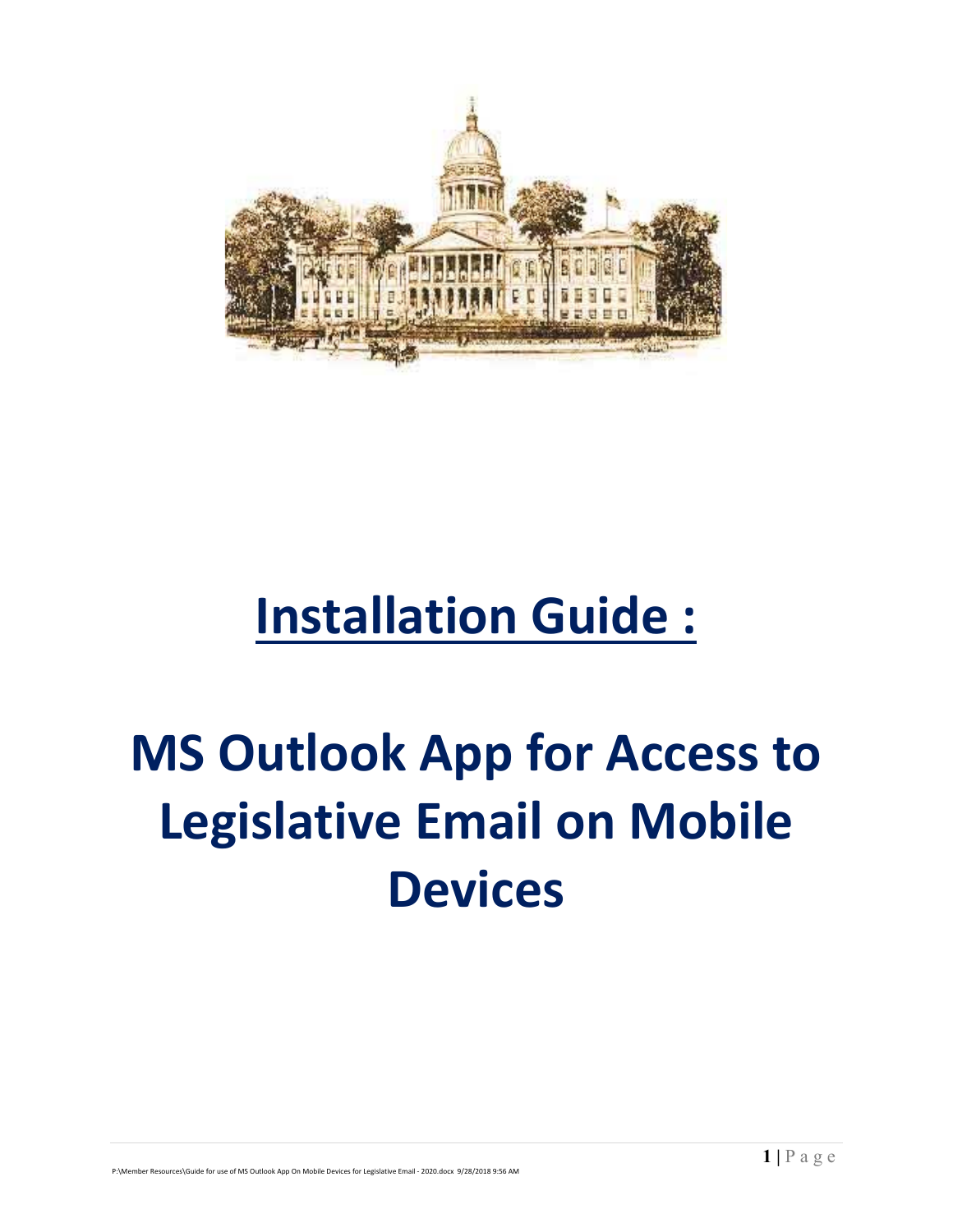### **Important Notice and Considerations Regarding Your Decision to Install and Use the MS Outlook App for Access To Legislative Email**

#### **Please read important Information below regarding use of the Microsoft Outlook app to receive your Legislative email.**

After evaluation of security considerations and usability of the Microsoft Outlook app for use to send/receive email from your legislative email account, LIT has approved and supports its use on Apple, Android and Microsoft mobile devices as an alternative option to having to use a web browser to log in for your legislative email. The MS Outlook app provides a much better interface and experience and once installed, you will get your email delivered directly to your mobile device throughout the day without having to log in through a web browser to check your inbox.

#### **SECURE YOUR DEVICE!**

**It goes without saying that you should always secure your mobile device with one or more of the methods provided with your device of choice: facial recognition, finger print, pin, etc.. Failure to do so leaves the device and your privacy exposed should the device be lost or stolen**.

Mobile app install instructions for Android devices are on the following pages. An install on a Windows mobile device or iPhone would be similar and will require the same settings.

*If you experience difficulties with the installation or setup, we'd be happy to assist. Simply call the LIT Help Desk at 287‐1625 to schedule a time for a technician to assist you in our office in Room 262 in the Statehouse.* 

# BERORE YOU START THE SETUP PROCESS…

You should have been provided with a network username and initial password. If you have not received a username and password or you have forgotten your password, please call the Help Desk at 287-1625 or come to the IT office next time you are at the State House.

The username would be in the form of *domain name/username,* for example sh/jsmith. The password is generated and needs to be changed *before* you start the Outlook app setup process. This can be done by logging in to your email account from Outlook Web Access (OWA) at

https://Webmail.mainlegislature.org

Instructions on how to change your password are below.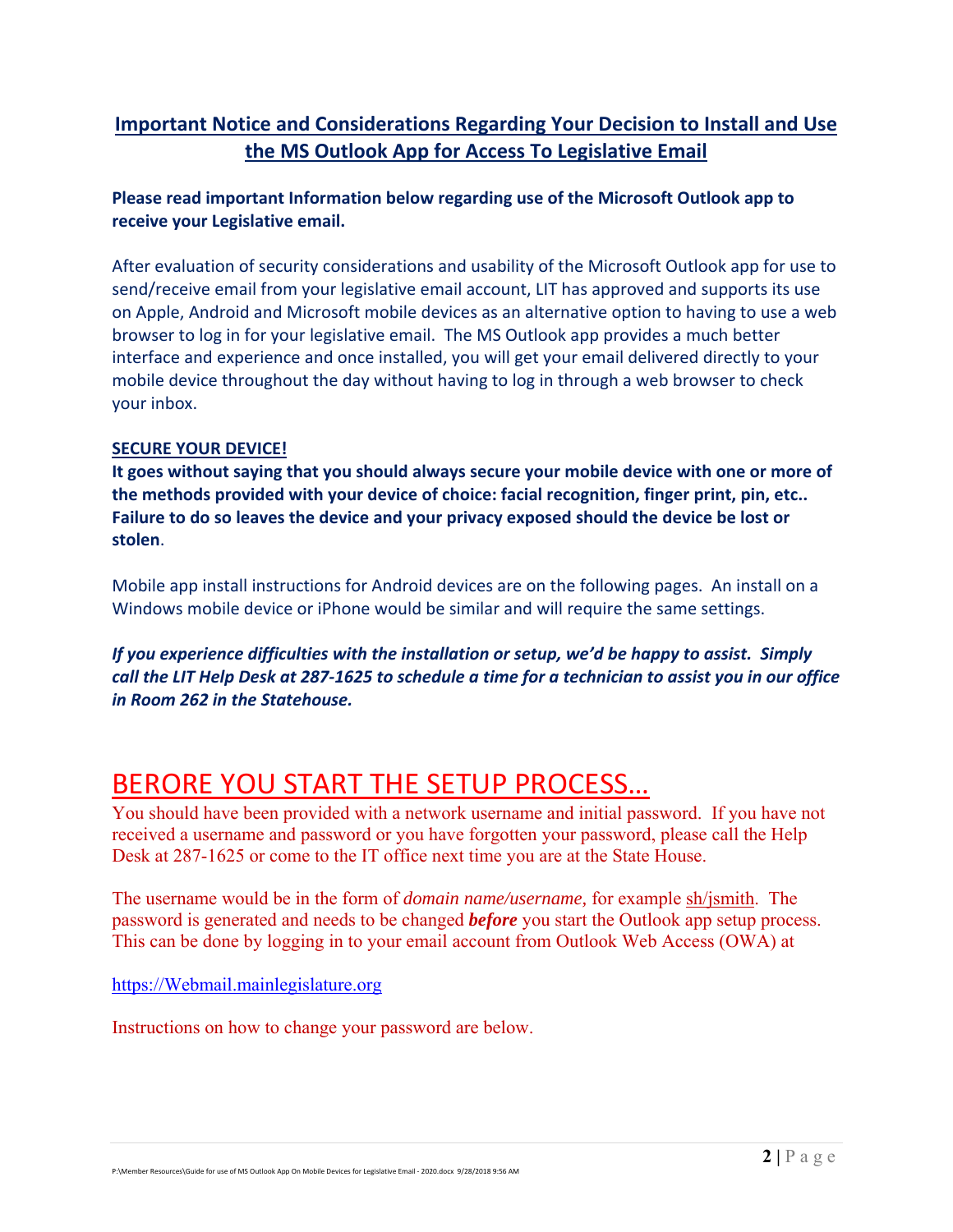### Changing your network password from OWA

From an internet browser on a pc, laptop or other mobile device, navigate to https://webmail.mainelegislature.org

| <b>o</b> Outlook                                   | Enter the domain and username in the format<br>indicated to the left                                                      |                          |
|----------------------------------------------------|---------------------------------------------------------------------------------------------------------------------------|--------------------------|
| Domain\user name:<br>sh\jbushey                    | Enter your password as it was given to you.<br>$NOTE - It$ is case sensitive.                                             |                          |
| Password:<br>$\Theta$ sign in                      | In the upper right-hand corner of the window,<br>select the settings icon that looks like a gear and<br>select<br>Options |                          |
|                                                    |                                                                                                                           |                          |
|                                                    |                                                                                                                           | <b>Refresh</b>           |
|                                                    |                                                                                                                           | <b>Automatic replies</b> |
| On the left side of the screen, expand the General |                                                                                                                           | <b>Display settings</b>  |
| option and select My account                       |                                                                                                                           |                          |
| <b>⊖</b> Options                                   |                                                                                                                           | Manage add-ins           |
| <b>Shortcuts</b>                                   |                                                                                                                           | Offline settings         |
| ⊿ General                                          |                                                                                                                           |                          |
| My account                                         |                                                                                                                           | <b>Nange theme</b>       |
| Change theme                                       |                                                                                                                           | Options                  |
| Distribution groups                                |                                                                                                                           |                          |
| Keyboard shortcuts                                 |                                                                                                                           |                          |
| Manage add-ins                                     |                                                                                                                           |                          |
| Mobile devices                                     |                                                                                                                           |                          |
| Offline settings                                   |                                                                                                                           |                          |
| Accessibility settings                             |                                                                                                                           |                          |
| Light version                                      |                                                                                                                           |                          |
| Region and time zone                               |                                                                                                                           |                          |

Text messaging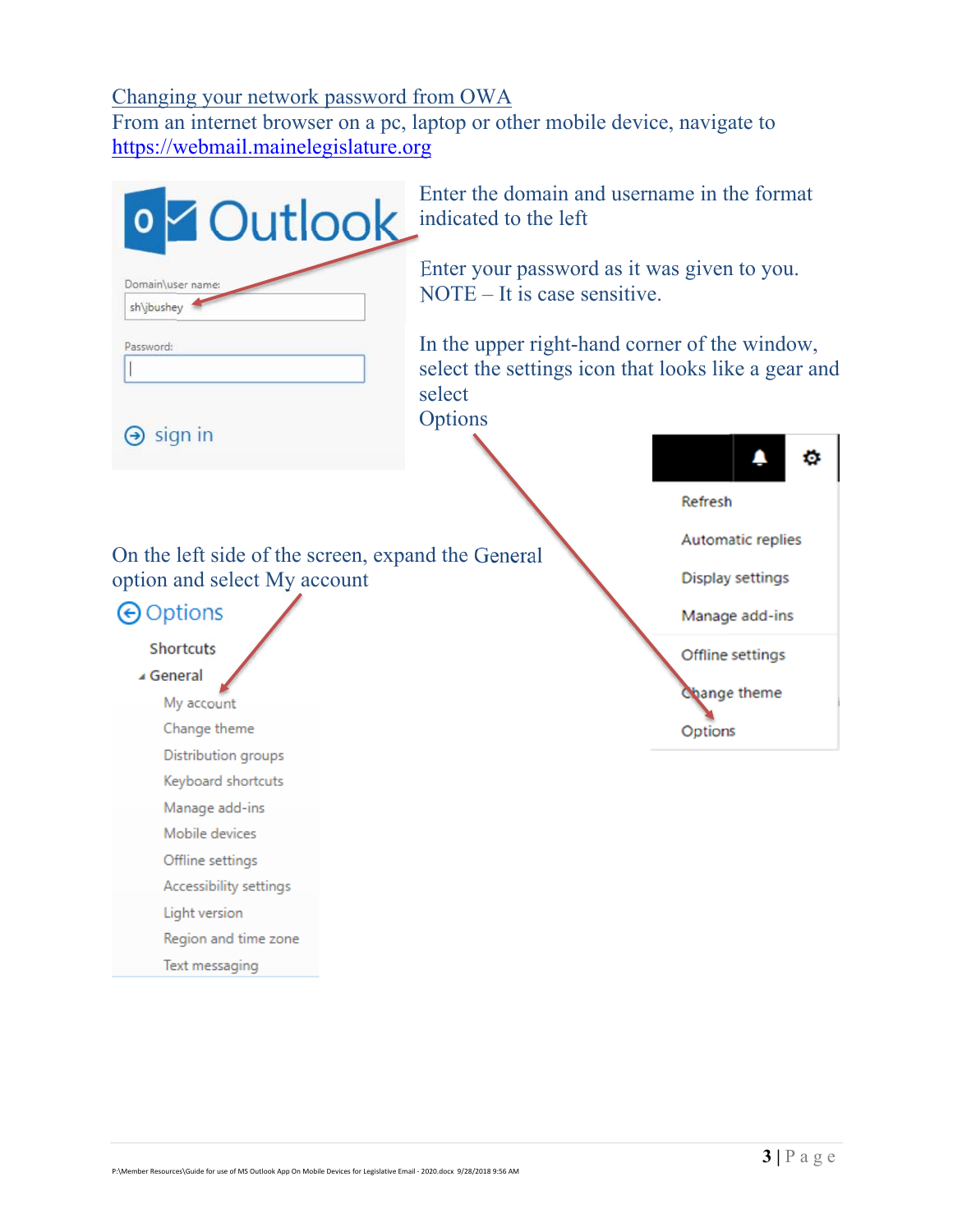In the My account window, find the Change your password link and select it.

| Change your password                                      |  |  |  |  |  |
|-----------------------------------------------------------|--|--|--|--|--|
| Mailbox usage                                             |  |  |  |  |  |
|                                                           |  |  |  |  |  |
| 1.29 GB used. At 5.00 GB you won't be able to send email. |  |  |  |  |  |

At this point, you will be prompted to change your password. You will need to know what your current password is. Your new password should be *at least* 8 characters long, should contain at least one capital letter and one number and can use special characters like & or !.

**Once you have changed your password, WRITE IT DOWN and put it in a safe place. Passwords should be treated like social security numbers. Commit to memory and then store it away.**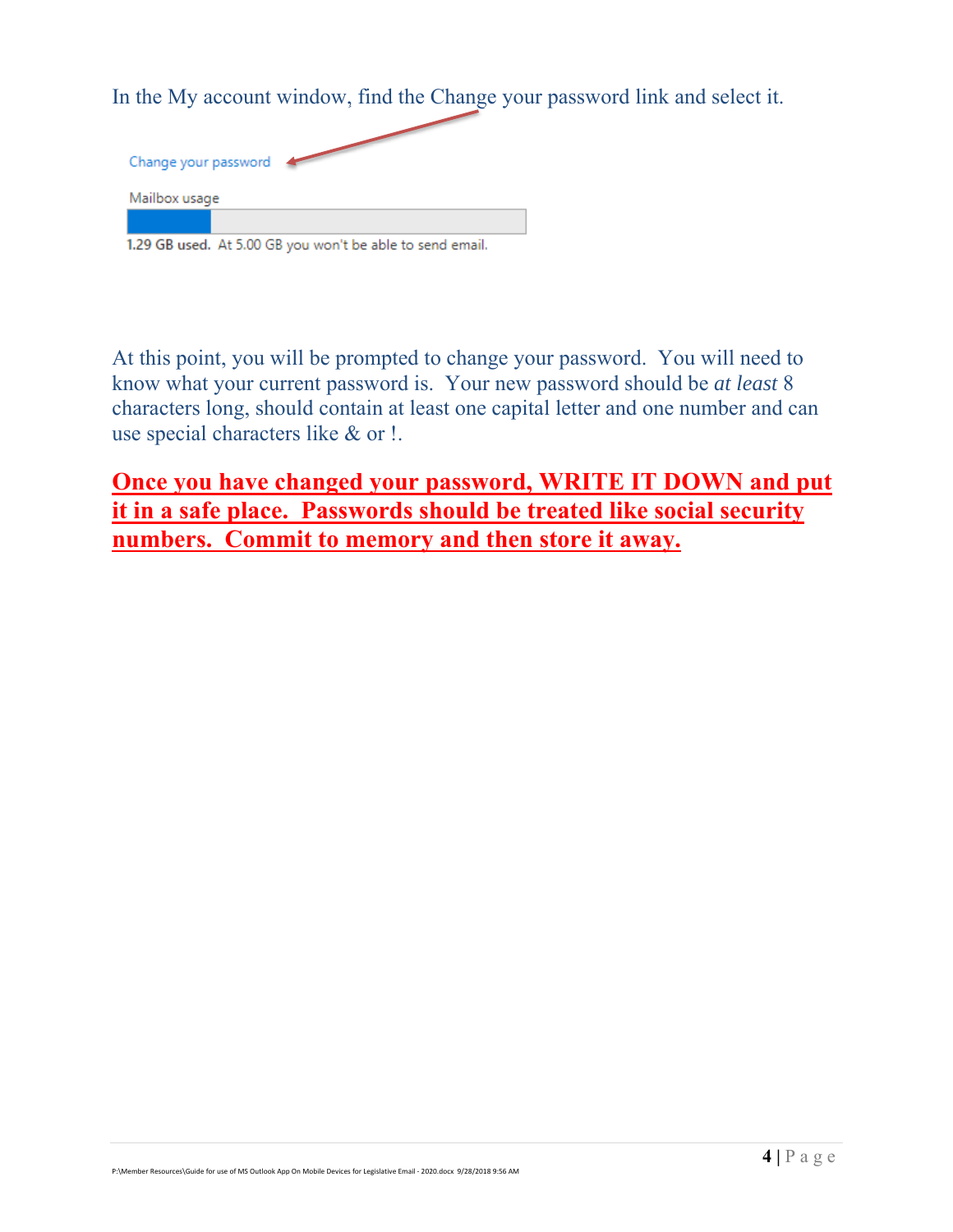# **MS Outlook App Install Instructions**

## **(NOTE: Not EVERY phone is the same, this is an example of a typical install)**

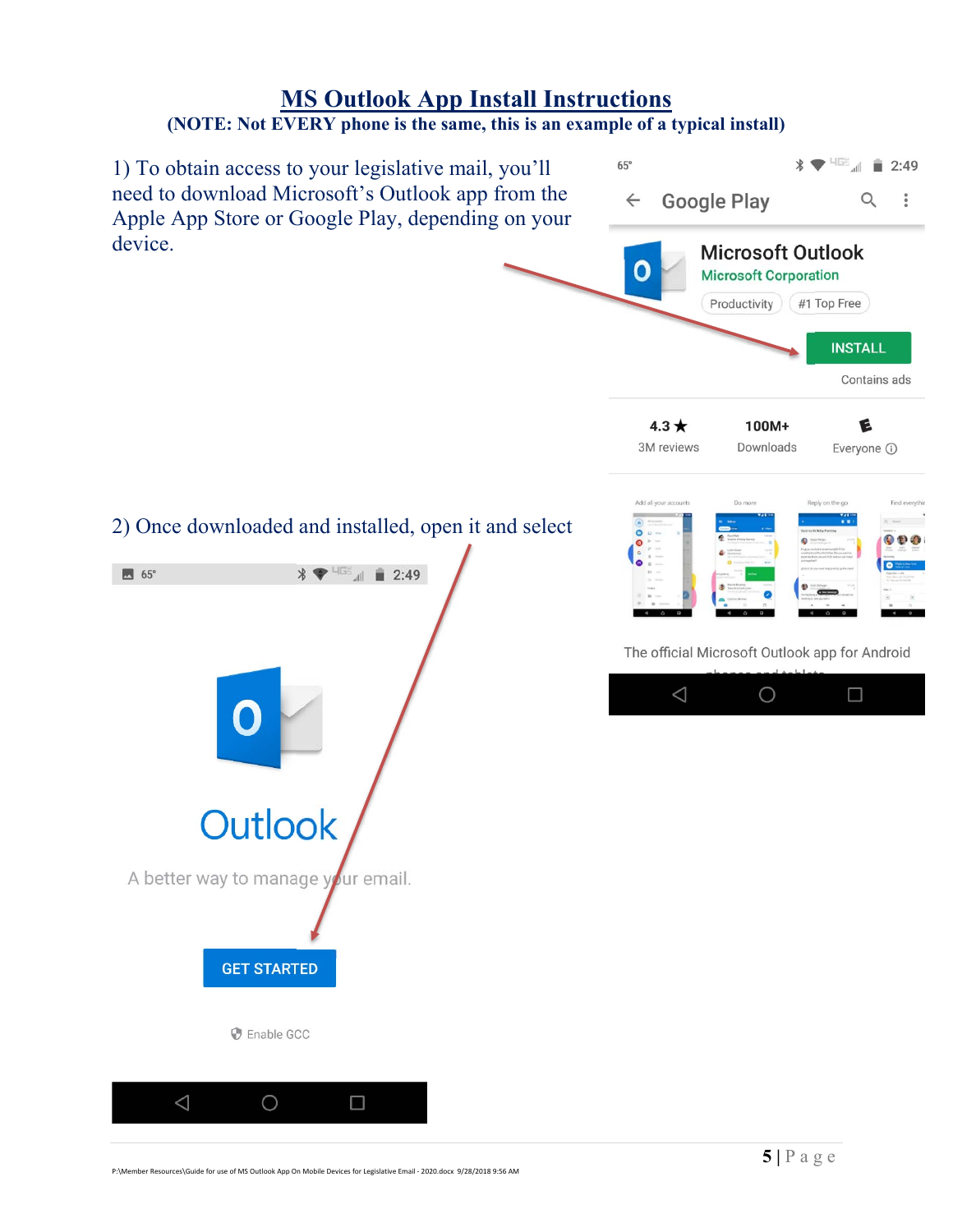| 3) You'll be prompted to                                                                                   | <b>B</b> 65°                                  | 2:50                                          |                                                                                                                               |
|------------------------------------------------------------------------------------------------------------|-----------------------------------------------|-----------------------------------------------|-------------------------------------------------------------------------------------------------------------------------------|
|                                                                                                            | <b>Add account</b>                            | ❷                                             |                                                                                                                               |
|                                                                                                            | Enter your work or personal email<br>address. |                                               |                                                                                                                               |
|                                                                                                            | Email address                                 |                                               |                                                                                                                               |
| 4) Enter your Legislative email address (you<br>were provided in your NMO packet) and pick<br>Continue $>$ |                                               | $\overline{3}$ 65°<br><b>Add account</b>      | $\textbf{1}_{\text{max}} \otimes \textbf{1}_{\text{max}} \otimes \textbf{1}_{\text{max}}$<br>$\blacksquare$ 2:50<br>$\bullet$ |
|                                                                                                            |                                               | Enter your work or personal email<br>address. |                                                                                                                               |
|                                                                                                            |                                               | Nik.rende@legislature.maine.gov               |                                                                                                                               |
|                                                                                                            |                                               | G<br><b>GOOGLE ACCOUNTS</b>                   |                                                                                                                               |
|                                                                                                            |                                               | PRIVACY AND TERMS                             |                                                                                                                               |
|                                                                                                            |                                               |                                               |                                                                                                                               |
|                                                                                                            |                                               |                                               |                                                                                                                               |
|                                                                                                            |                                               |                                               |                                                                                                                               |
|                                                                                                            |                                               |                                               |                                                                                                                               |
|                                                                                                            |                                               |                                               | <b>CONTINUE &gt;</b>                                                                                                          |
|                                                                                                            |                                               | $\triangle$<br>$\bigcirc$                     | Ω                                                                                                                             |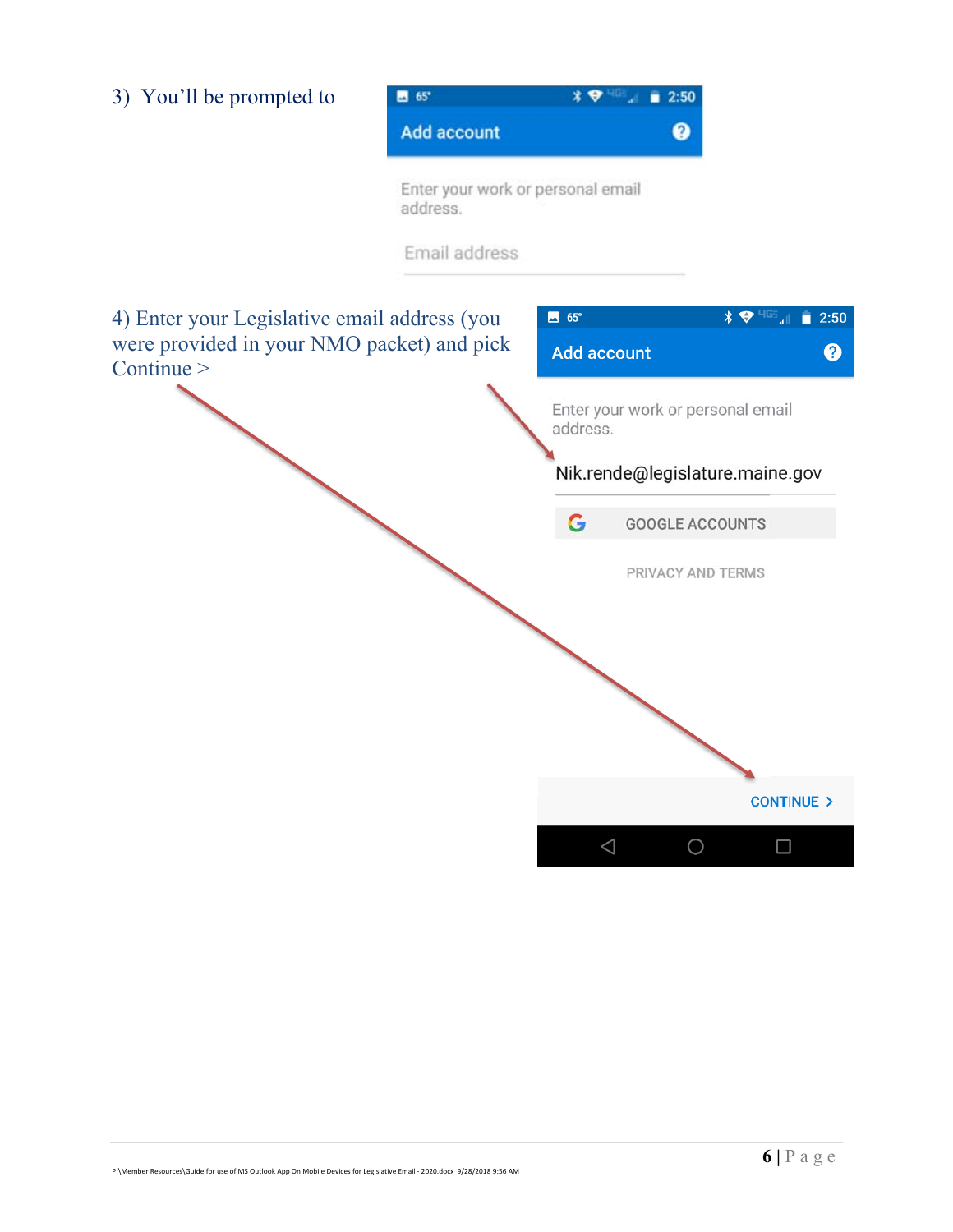| $2:05$ 38°                 |                  | $\bullet$ 48 | 5) At this point the app <i>MAY</i> attempt to resolve the                                             |
|----------------------------|------------------|--------------|--------------------------------------------------------------------------------------------------------|
| <b>Choose account type</b> |                  |              | correct email settings for you based on the address<br>you entered. Because it is not a common address |
| <b>Microsoft</b>           |                  |              | (like GMAIL or ROADRUNNER) it will fail.                                                               |
|                            |                  |              | You <i>may</i> be prompted to do a manual setup, if so,<br>select the option;                          |
| Office 365                 | Outlook          | Exchange     |                                                                                                        |
| <b>Other</b>               |                  |              |                                                                                                        |
|                            |                  |              | Or you <i>MAY</i> be prompted to choose an account<br>type. Select the Exchange option.                |
| Yahoo                      | iCloud           | Google       |                                                                                                        |
| <b>Advanced</b>            |                  |              |                                                                                                        |
|                            |                  |              |                                                                                                        |
| <b>IMAP</b>                | POP <sub>3</sub> |              |                                                                                                        |
|                            | Need help?       |              |                                                                                                        |
| $\,<$                      |                  |              |                                                                                                        |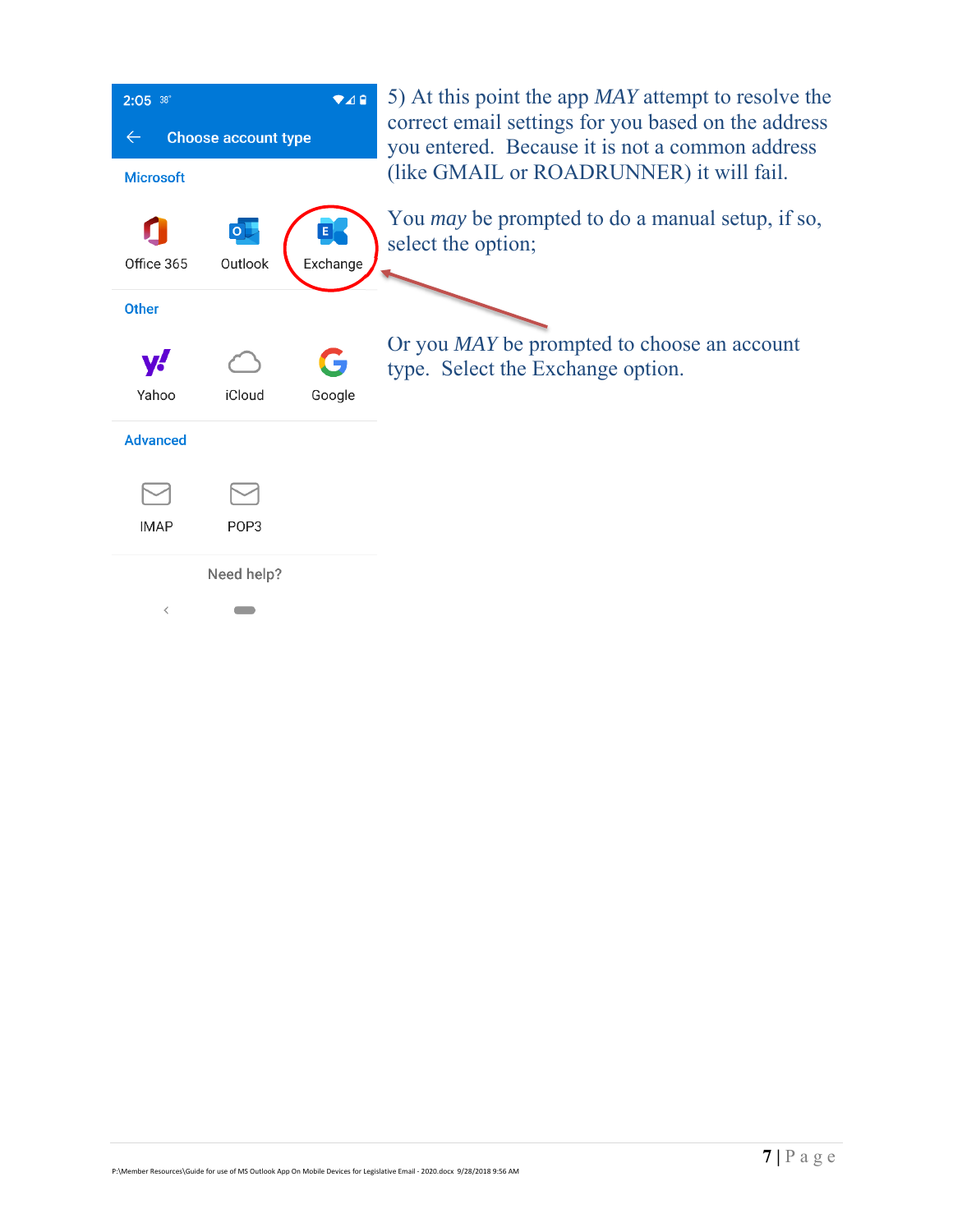| 6) You may just be moved immediately to                                                                                                         | $\overline{5}$ 65°<br>$\ast$<br>2:51                    |
|-------------------------------------------------------------------------------------------------------------------------------------------------|---------------------------------------------------------|
| the manual setup window. Once there slide<br>ADVANCED SETTINGS<br>the                                                                           | <b>Connect Exchange</b><br>$\leftarrow$                 |
| button to enable advanced setup.                                                                                                                | Email Address<br>nik.rende@legislature.maine.gov        |
| You'll see the email address you entered<br>earlier.                                                                                            | Server (example: server.domain.com)                     |
| Enter the <i>Server</i> information exactly as<br>indicated in the image                                                                        | exchange.mainelegislature.org<br>Domain\Username        |
| Enter the <i>Domain</i> \ <i>Username</i> in the format<br>indicated in the image.                                                              | sh\nrende<br>Password                                   |
| NOTE NOTE NOTE<br>The "sh'" is required as it is indicated in the<br>image. The username is the same one<br>provided to you in your NMO packet. | <b>Description (example: Work)</b><br>Legislature email |
| <b>NOTE NOTE Again</b><br>In the event the "sh\" entry does not work,<br>try using "sh.mainelegislature.org\"                                   | <b>ADVANCED SETTINGS</b>                                |

Enter the *Password* that was provided to you in your PLC packet

The *Description* is optional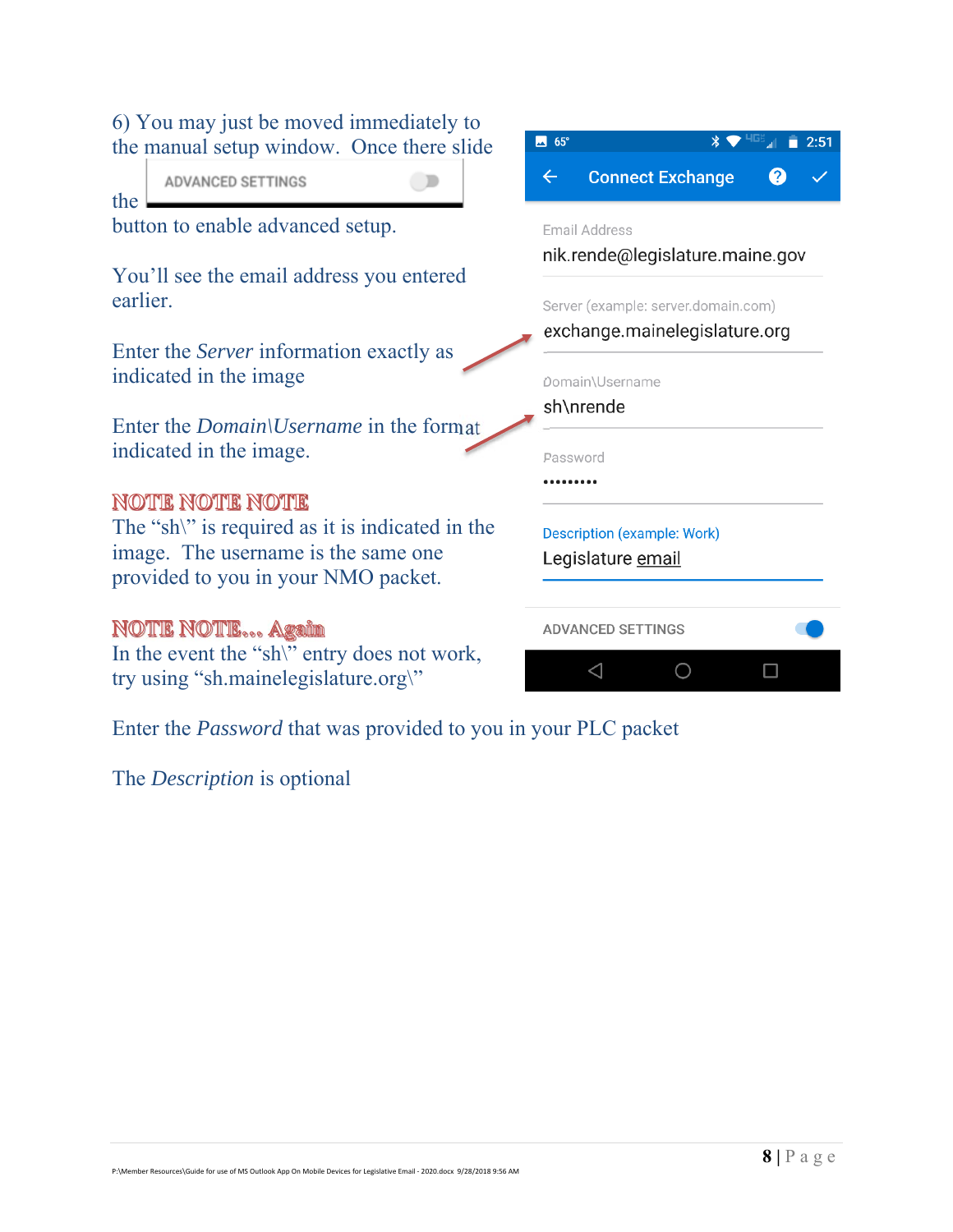

The basic configuration of the Outlook app is now complete. There are a couple of very handy settings that can be turned on from the Settings cog in the folder view